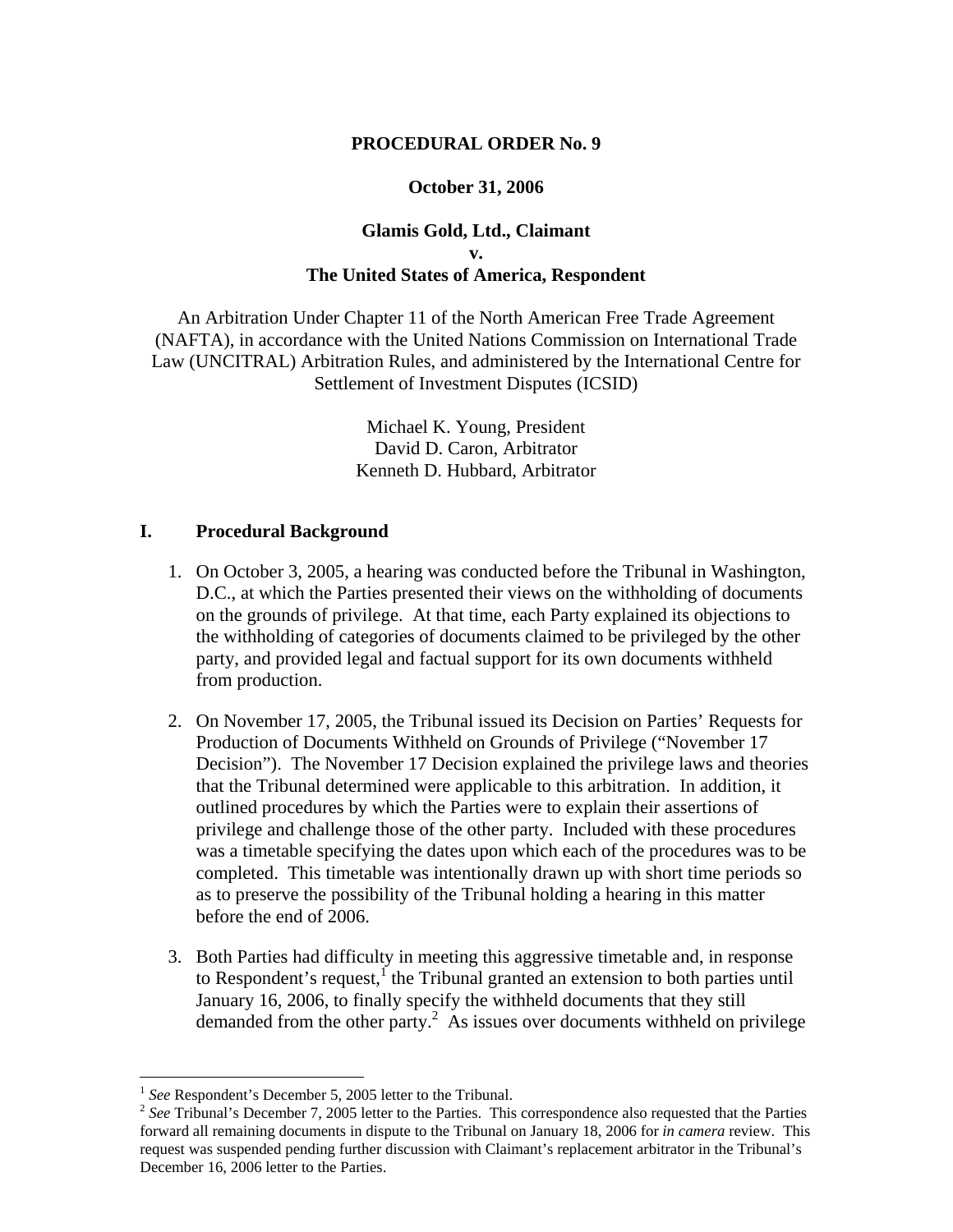Procedural Order No. 9 October 31, 2006 Page 2

> grounds continued to arise, however, it became apparent that this extension was insufficient.

- 4. On January 18, 2006, as the dispute over privileged documents continued and the date of Claimant's submission of its memorial quickly approached, the Parties exchanged correspondence regarding the issue of how to resolve the document production disputes and whether the arbitral schedule, as a whole, needed to be amended in light of the length of the production process.
- 5. In response to these concerns, the Tribunal issued Procedural Order No. 8 on January 31, 2006. In this order, the Tribunal recognized the very considerable effort expended by both Parties to adequately and completely comply with the numerous procedural requirements outlined in the November 17 Decision in a timely manner. The Tribunal proposed what it hoped to be the final step in the resolution of all privilege objections: the Tribunal's examination of the validity of claims of privilege on a document-by-document basis, as informed by the privilege logs submitted by the withholding party and the challenges raised by the requesting party.<sup>3</sup> To facilitate this review, the Tribunal requested from each Party further explanation of its challenges on a document-by-document basis by mid-February, 2006, and any outstanding arguments on production issues by March 1, 2006. $4$  In recognition of the extensive nature of the document production process and the Tribunal's desire to have evidence available to the Parties prior to their memorial submissions, the Tribunal found the arbitral schedule unsustainable.<sup>5</sup> The Tribunal thus also took the opportunity in Procedural Order No. 8 to present an amended arbitral schedule.<sup>6</sup>
- 6. On April 21, 2006, the Tribunal issued its Decision on Requests for Production of Documents and Challenges to Assertions of Privilege. This Decision and Respondent's subsequent production of ten disputed documents ended the prehearing production phase of this arbitration.
- 7. With production of documents completed, the Parties timely submitted their Memorial and Counter-Memorial as required by Procedural Order No. 8, with only a minimal extension granted by the Tribunal in its letter to the Parties on April 25, 2006. Certain events described in Claimant's letter of October 20, 2006, however, are cited by Claimant as the reason for its request for a four or five week extension to file its Reply. In making this request, Claimant recognizes that such an extension will necessitate an equal extension for Respondent's filing of its Rejoinder and could require the delay of the final arbitral hearing.

1

<sup>3</sup> *See* Procedural Order No. 8, para. 10. 4 *See id.*

<sup>5</sup> *See id.,* at para. 12. 6 *See id.*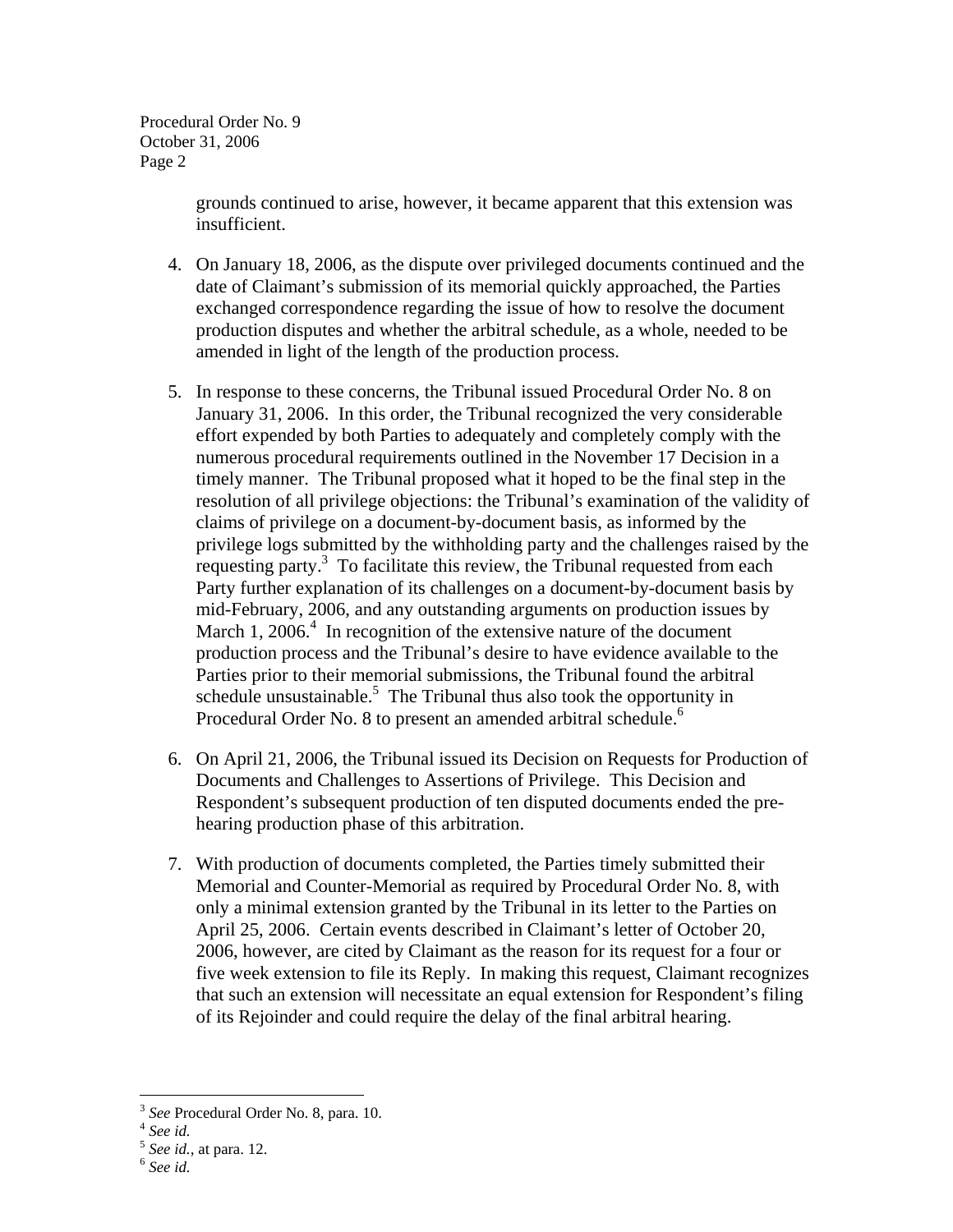Procedural Order No. 9 October 31, 2006 Page 3

## **II. The Views of the Parties**

- 8. Three events are cited as causing Claimant to request an adjustment to the case management schedule.<sup>7</sup> First, Claimant learned upon the receipt of Respondent's Counter-Memorial that Respondent partially grounded its defense on an interpretation of U.S. First and Fifth Amendment law. Claimant was able to secure an appropriate expert on this issue, but this individual's assistance will be delayed as he is currently unavailable due to prior commitments. Second, Claimant's cultural resource expert is unexpectedly detained by other duties. Claimant contends that this particular expert is critical to Claimant's ability to address many of the arguments in Respondent's Counter-Memorial and the nondisputing party submissions of the Quechan Tribe. Third, Claimant is currently involved in a corporate merger that requires the involvement of senior officials who are also witnesses in this arbitration. Claimant explains that they are therefore less available to the arbitration at this time.
- 9. Because of these events, Claimant seeks a four-week extension for the filing of its Reply from November 7, 2006 to December 8, 2006.<sup>8</sup> Claimant acknowledges that Respondent could be granted an equal extension, delaying the deadline for the filing of its Rejoinder from January 16, 2007 to February 27, 2007. Claimant believes that this schedule could still provide sufficient time prior to the currently scheduled arbitral hearing, but is prepared to move the hearing date if the Tribunal and Respondent believe more time would be necessary.
- 10. Respondent contends that the specific events described by Claimant, neither individually nor collectively, justify the extension.<sup>9</sup> Respondent objects to Claimant's request for a one-month extension, arguing that such a delay leaves insufficient time for numerous pre-hearing procedural requirements and thus would necessitate postponing the hearing. Further, Respondent argues that it would be extremely difficult for it to revise its briefing schedule, at this juncture, without creating conflicts with its other pending cases. Respondent, therefore, requests the denial of Claimant's extension request, but argues alternatively that, if the Tribunal grants the extension, the hearing must be postponed.

1

<sup>&</sup>lt;sup>7</sup> See Claimant's October 20, 2006 Letter to the Tribunal.<br><sup>8</sup> Claimant explains that its new constitutional law expert would strongly prefer an extension until December 15, 2006, but Claimant did not request this so as to attempt to preserve the current arbitral hearing date. If, however, the Tribunal determines that the hearing must be delayed, Claimant requests a Reply deadline of the latter date so as to accommodate its expert.

<sup>9</sup> *See* Respondent's October 23, 2006 Letter to the Tribunal.